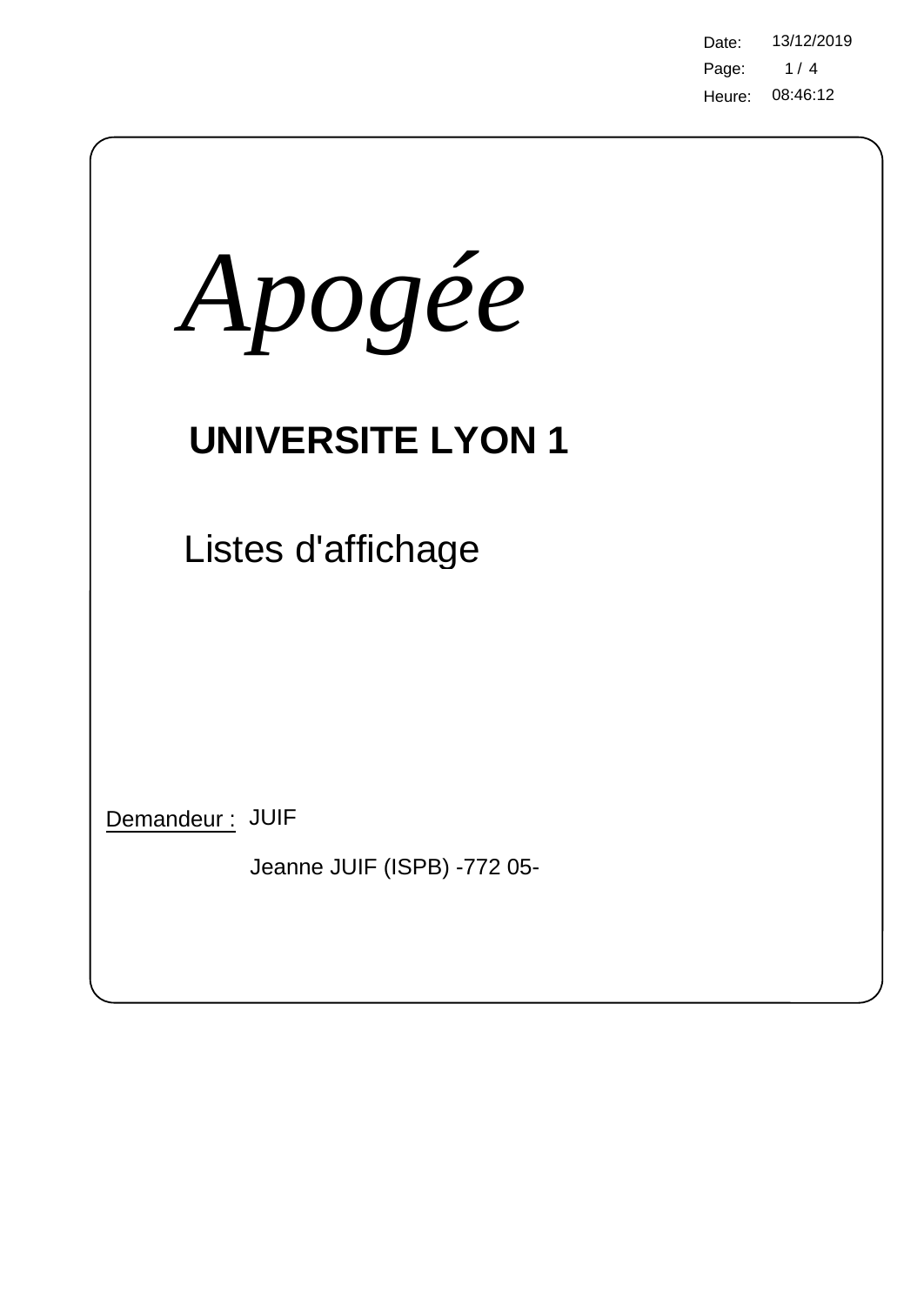2 4 Page: Date: 13/12/2019

## LISTE D'AFFICHAGE

| <b>Date</b>    | Horaires: 15h00 à 16h40<br>: 07/01/2020 | Durée :                   | 1h40                 |
|----------------|-----------------------------------------|---------------------------|----------------------|
|                | Epreuve: PHOP29P1<br>Ecrit ET           |                           |                      |
| Salle          | : AMPHI_A<br>AMPHI A                    | <b>CIER</b><br>Bâtiment : | <b>Bâtiment CIER</b> |
| N° Place Nom   |                                         | Prénom                    | N° Etudiant          |
| 1.             | <b>ACRI</b>                             | <b>ELODIE</b>             | 11600513             |
| 2              | <b>AGNELLET</b>                         | <b>ELEONORE</b>           | 11800303             |
| 3              | ALLEGRE CHANSON                         | <b>ANTOINE</b>            | 11603132             |
| $\overline{4}$ | <b>ATIGUE</b>                           | <b>MOHAMED</b>            | 11600590             |
| 5              | <b>AZIZI</b>                            | <b>MARWANE</b>            | 11603259             |
| 6              | <b>BARRALON</b>                         | <b>VALENTINE</b>          | 11800251             |
| $\overline{7}$ | <b>BASSOULS</b>                         | LOU                       | 11604994             |
| 8              | <b>BENKHORIS</b>                        | <b>SARAH</b>              | 11604682             |
| 9              | <b>BOUABDALLAH</b>                      | <b>FADELA</b>             | 11800495             |
| 10             | <b>BOUCAUD</b>                          | <b>ELODIE</b>             | 11704529             |
| 11             | <b>BOUCHERON SEGUIN</b>                 | <b>VICTOIRE</b>           | 11602817             |
| 12             | <b>BOVOLENTA</b>                        | <b>PAULINE</b>            | 11604731             |
| 13             | <b>BRUN</b>                             | <b>ALEXANDRA</b>          | 11800413             |
| 14             | <b>CECILLE</b>                          | <b>MAXIME</b>             | 11601846             |
| 15             | <b>CHAMBERY</b>                         | <b>EMMA</b>               | 11703394             |
| 16             | <b>CHAREYRON</b>                        | <b>CAMILLE</b>            | 11601848             |
| 17             | <b>CLERC</b>                            | <b>MARTIN</b>             | 11508136             |
| 18             | <b>CONVERT</b>                          | <b>MARIE</b>              | 11604835             |
| 19             | <b>COULOMB</b>                          | <b>MARINE</b>             | 11601394             |
| 20             | <b>DANCETTE</b>                         | <b>AXEL</b>               | 11800774             |
| 21             | <b>DAZAN</b>                            | <b>DELPHINE</b>           | 11707479             |
| 22             | DE SAINT GERMAIN                        | <b>GERSENDE</b>           | 11602199             |
| 23             | <b>DEVOUASSOUX</b>                      | <b>JULIE</b>              | 11201667             |
| 24             | <b>DUFOUR</b>                           | <b>MARIANNE</b>           | 11608124             |
| 25             | <b>EMONET</b>                           | <b>MARION</b>             | 11604506             |
| 26             | <b>FOUCHARD</b>                         | <b>SOLENNE</b>            | 11604373             |
| 27             | <b>GACON</b>                            | <b>ROBIN</b>              | 11800893             |
| 28             | <b>GALLET</b>                           | <b>BAPTISTE</b>           | 11704551             |
| 29             | <b>GIRE</b>                             | <b>JEAN</b>               | 11800919             |
| 30             | <b>GONCALVES</b>                        | <b>MANON</b>              | 11702498             |
| 31             | GONNARD-DESECHAUD                       | <b>ELODIE</b>             | 11602706             |
| 32             | <b>IMLER</b>                            | <b>NOE</b>                | 11706373             |
| 33             | <b>ISSARTEL</b>                         | <b>LOUIS</b>              | 11602473             |
| 34             | <b>JUNG</b>                             | <b>MATHILDE</b>           | 11602724             |
| 35             | <b>JUNG</b>                             | <b>SOLENNE</b>            | 11604410             |
| 36             | <b>KERJAN</b>                           | <b>CHARLOTTE</b>          | 11604790             |
| 37             | <b>KERNEIS</b>                          | <b>CORENTIN</b>           | 11700521             |
| 38             | <b>KHEDER</b>                           | <b>YASMINE</b>            | 11608331             |
| 39             | <b>KONOJACKI</b>                        | <b>COLINE</b>             | 11606022             |
| 40             | <b>LAPLACE</b>                          | <b>JULIA</b>              | 11504326             |
| 41             | <b>LUGART</b>                           | <b>CORALINE</b>           | 11604993             |
| 42             | <b>MABILLE</b>                          | <b>LEA</b>                | 11801027             |
| 43             | <b>MARTEL</b>                           | <b>LEA</b>                | 11801063             |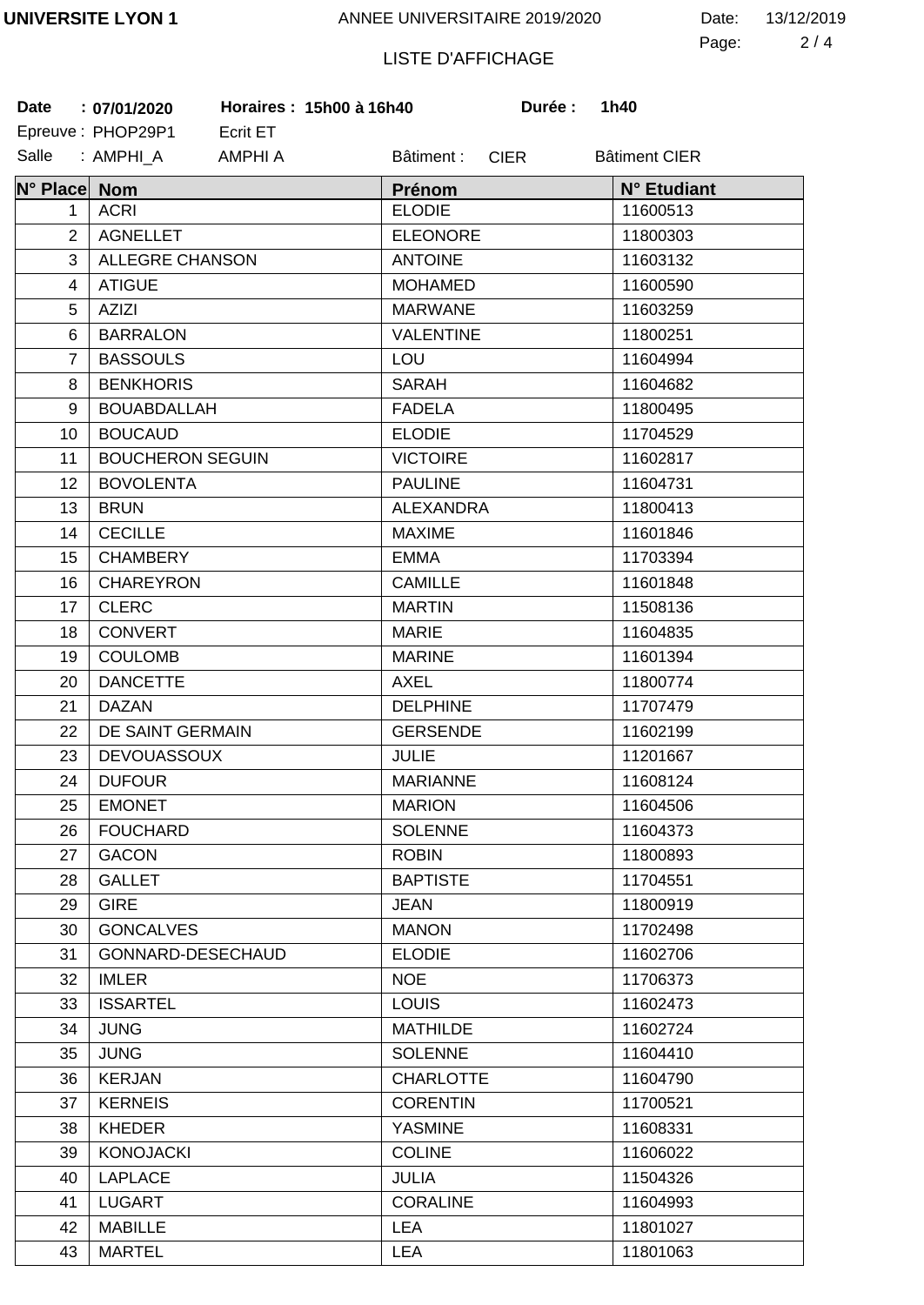3 4 Page: Date: 13/12/2019

## LISTE D'AFFICHAGE

| <b>Date</b>  | Horaires: 15h00 à 16h40<br>07/01/2020 | Durée :                   | 1h40                 |
|--------------|---------------------------------------|---------------------------|----------------------|
|              | Epreuve PHOP29P1<br>Ecrit ET          |                           |                      |
| Salle        | : AMPHI A<br>AMPHI A                  | Bâtiment :<br><b>CIER</b> | <b>Bâtiment CIER</b> |
| N° Place Nom |                                       | Prénom                    | N° Etudiant          |
| 44           | <b>MELEY</b>                          | <b>CLAIRE</b>             | 11801074             |
| 45           | <b>MESSAOUDI</b>                      | <b>NIDHAL</b>             | 11513785             |
| 46           | <b>MIRUKU</b>                         | <b>SEADA</b>              | 11801140             |
| 47           | <b>MONGREDIN</b>                      | <b>MAUD</b>               | 11502540             |
| 48           | <b>MONTAIGU</b>                       | <b>GABRIEL</b>            | 11604741             |
| 49           | <b>MOREL</b>                          | <b>CLARISSE</b>           | 11704276             |
| 50           | <b>PEREIRA</b>                        | <b>MICKAEL</b>            | 11602566             |
| 51           | <b>PETIT</b>                          | <b>TIPHAINE</b>           | 11801107             |
| 52           | <b>PLANTIER</b>                       | <b>ELISE</b>              | 11602143             |
| 53           | <b>POUILLY</b>                        | <b>MATEO</b>              | 11801165             |
| 54           | <b>POYARD</b>                         | <b>AUDREY</b>             | 11701999             |
| 55           | <b>REGO</b>                           | <b>SOLENE</b>             | 11701113             |
| 56           | <b>RIGNOL</b>                         | <b>LAURINE</b>            | 11801224             |
| 57           | <b>ROBIN</b>                          | <b>LEA</b>                | 11503990             |
| 58           | ROBIN-MARIETON                        | <b>CASSANDRE</b>          | 11500648             |
| 59           | <b>ROCHER</b>                         | <b>YOANN</b>              | 11702236             |
| 60           | <b>ROGER</b>                          | <b>AUDREY</b>             | 11703218             |
| 61           | <b>ROMIEU</b>                         | <b>THOMAS</b>             | 11604169             |
| 62           | <b>ROUX</b>                           | <b>ALEXANDRA</b>          | 11603393             |
| 63           | <b>SAHTOUT</b>                        | <b>NAWRESS</b>            | 11801232             |
| 64           | <b>SALMINEN</b>                       | <b>TAPIO</b>              | 11702016             |
| 65           | <b>SAMARD</b>                         | <b>JUDITH</b>             | 11801283             |
| 66           | <b>SOUIFI</b>                         | <b>MYRIAM</b>             | 11606255             |
| 67           | <b>TALOCCI</b>                        | <b>MAXENCE</b>            | 11605895             |
| 68           | <b>TERRASSE</b>                       | <b>MELINA</b>             | 11700232             |
| 69           | <b>THOMAS</b>                         | <b>NOLWENN</b>            | 11801272             |
| 70           | <b>THOMAS</b>                         | <b>ROMANE</b>             | 11801280             |
| 71           | <b>TOKATIAN</b>                       | <b>SOPHIE</b>             | 11600498             |
| 72           | <b>TOTH</b>                           | <b>FLORIAN</b>            | 11600331             |
| 73           | <b>TOUIL</b>                          | <b>HAKIM</b>              | 11801683             |
| 74           | <b>USSEGLIO</b>                       | <b>LEA</b>                | 11702319             |
| 75           | VALOT-WIERNSPERGER                    | <b>CHLOÉ</b>              | 11602185             |
| 76           | <b>VENON</b>                          | <b>ASTRID</b>             | 11604490             |
| 77           | <b>VILLIE</b>                         | <b>MARION</b>             | 11601576             |
| 78           | <b>VINCENT</b>                        | <b>HADRIEN</b>            | 11506810             |
| 79           | <b>VITTOZ</b>                         | <b>CHLOÉ</b>              | 11801355             |
| 80           | <b>ZOUAGHI</b>                        | <b>SARAH</b>              | 11925185             |